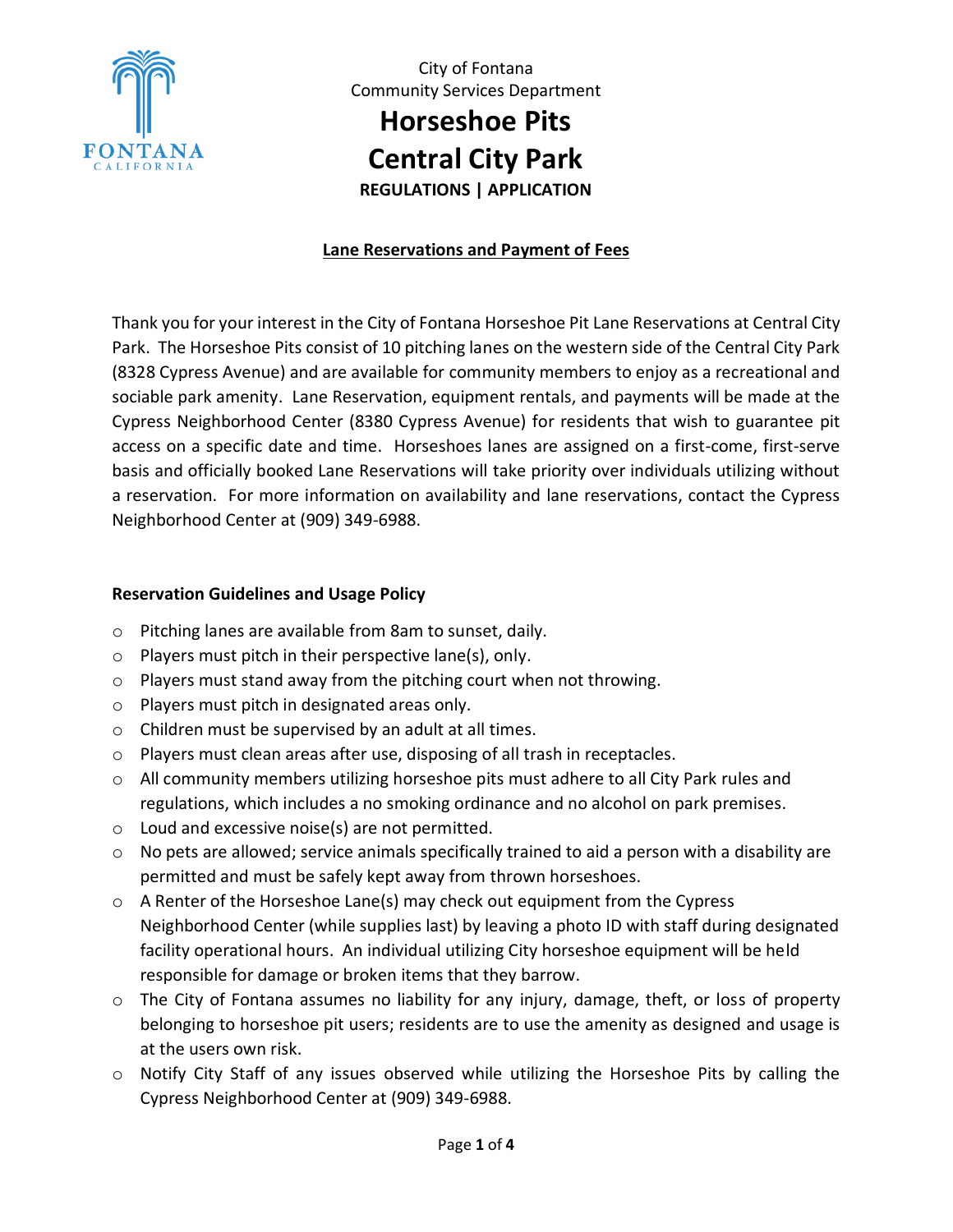

# **Horseshoe Pits**

**Central City Park**

**REGULATIONS | APPLICATION**

### **Rental Fees**

- o Payment can be made to reserve a horseshoe lane with check payable to the City of Fontana, cash, or credit card; no lane is reserved until payment is made and a booking receipt is issued by City staff.
	- o There are no refunds after payment is made.
	- o Horseshoe lanes are assigned on a first-come, first serve basis based on the date and time of filing the rental application, meeting with City staff, and making payment.

| Non-profit Lane Reservation  | \$10/hour |
|------------------------------|-----------|
| Private use Lane Reservation | \$15/hour |

- o To qualify for the Non-profit Lane Reservation Fee, Renter must submit a copy of your letter of determination from the IRS.
- o A \$3 processing fee will be applied to all Lane Reservation Bookings at the time of application and payment processing.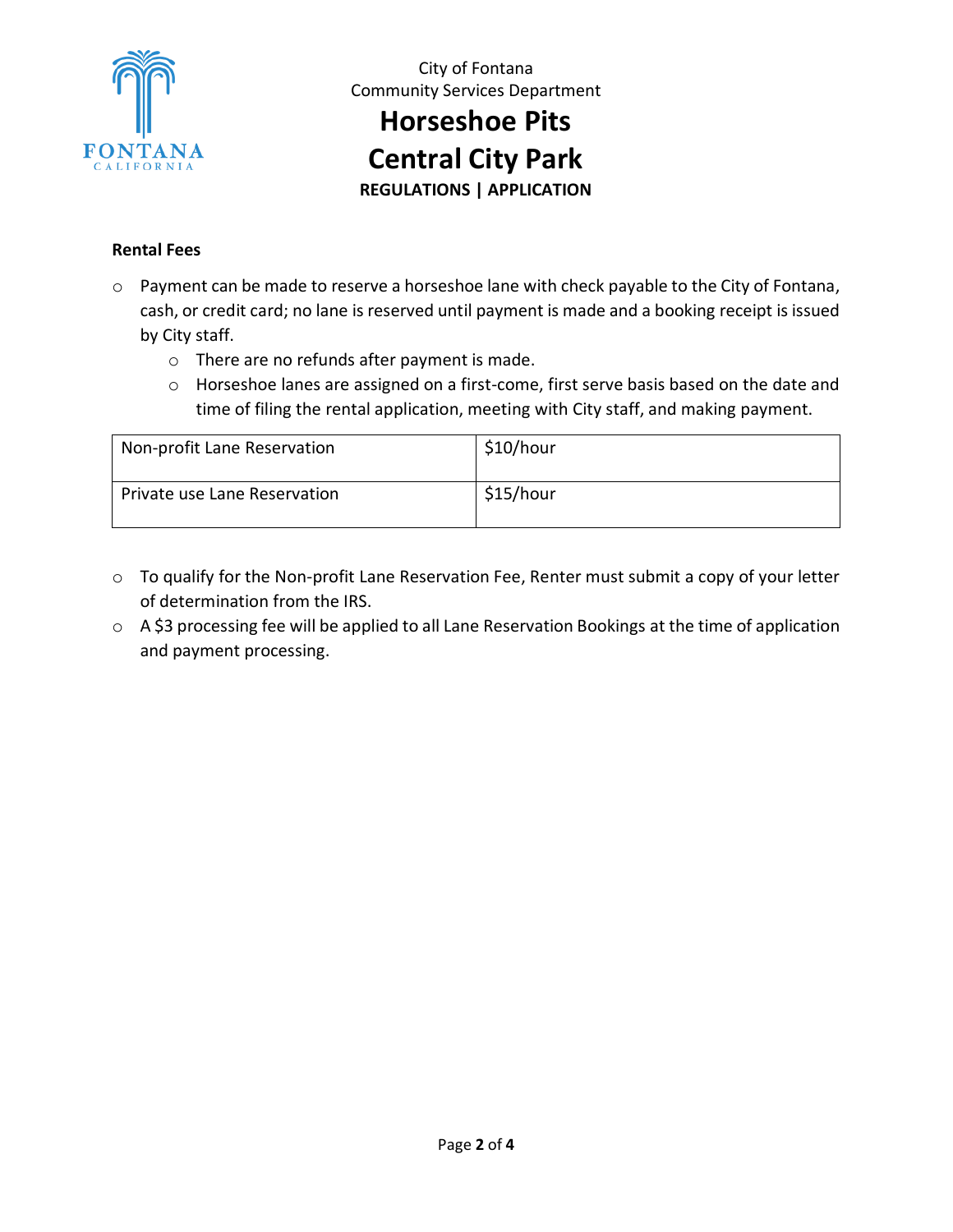

### **Horseshoe Pits**

## **Central City Park**

**REGULATIONS | APPLICATION**

### **Horseshow Pit Lane Reservation Application**

|                                                                                                                                                                                                                                                                                                                                 |             |                                                                                                                                                                                                                                                                                             |                |                | Date of Reservation:                                 |                |                                                                                     |           |    |
|---------------------------------------------------------------------------------------------------------------------------------------------------------------------------------------------------------------------------------------------------------------------------------------------------------------------------------|-------------|---------------------------------------------------------------------------------------------------------------------------------------------------------------------------------------------------------------------------------------------------------------------------------------------|----------------|----------------|------------------------------------------------------|----------------|-------------------------------------------------------------------------------------|-----------|----|
|                                                                                                                                                                                                                                                                                                                                 |             |                                                                                                                                                                                                                                                                                             |                |                | Start Time: End Time:                                |                |                                                                                     |           |    |
| Lane Reservation Requested: (Circle Below)                                                                                                                                                                                                                                                                                      |             |                                                                                                                                                                                                                                                                                             |                |                |                                                      |                |                                                                                     |           |    |
| $\mathbf{1}$                                                                                                                                                                                                                                                                                                                    | $2^{\circ}$ | $\overline{3}$                                                                                                                                                                                                                                                                              | $\overline{4}$ | $5\phantom{.}$ | $6\overline{6}$                                      | $\overline{7}$ | 8                                                                                   | 9         | 10 |
|                                                                                                                                                                                                                                                                                                                                 |             | (Lane 1 is the western most Horseshoe Pit and Lane 10 is the eastern most Horseshoe Pit.)                                                                                                                                                                                                   |                |                |                                                      |                |                                                                                     |           |    |
| <b>Estimated Attendance</b> (Max allowed per lane reservation is 6 people) _________________                                                                                                                                                                                                                                    |             |                                                                                                                                                                                                                                                                                             |                |                |                                                      |                |                                                                                     |           |    |
|                                                                                                                                                                                                                                                                                                                                 |             |                                                                                                                                                                                                                                                                                             |                |                |                                                      |                |                                                                                     |           |    |
|                                                                                                                                                                                                                                                                                                                                 |             |                                                                                                                                                                                                                                                                                             |                |                |                                                      |                |                                                                                     |           |    |
|                                                                                                                                                                                                                                                                                                                                 |             |                                                                                                                                                                                                                                                                                             |                |                |                                                      |                |                                                                                     |           |    |
|                                                                                                                                                                                                                                                                                                                                 |             |                                                                                                                                                                                                                                                                                             |                |                |                                                      |                |                                                                                     |           |    |
|                                                                                                                                                                                                                                                                                                                                 |             | Will anyone else be utilizing the Horseshoe Pit with you? (Circle one) YES<br>(If yes, please fill out an additional Waiver of Liability Form with the additional person's information)<br>INITIAL: It is understood that I (Horseshoe Pit Lane Renter) cannot participate in utilizing the |                |                | PLEASE READ AND SIGN BELOW                           |                | Central City Park Horseshoe Pits until this waiver form has been completed, lane is | <b>NO</b> |    |
|                                                                                                                                                                                                                                                                                                                                 |             |                                                                                                                                                                                                                                                                                             |                |                | reservation by City, and hourly usage fees are paid. |                |                                                                                     |           |    |
| <b>INITIAL:</b> It is understood that I (Horseshoe Pit Lane Renter) will comply with all Park and<br>Horseshoe Pit Rules, Policy, and acknowledge my understanding of City's right to<br>terminate my usage without a refund for failure to comply with all City policies<br>and/or applicable County, State, and Federal laws. |             |                                                                                                                                                                                                                                                                                             |                |                |                                                      |                |                                                                                     |           |    |
| <b>Emergency Contact</b>                                                                                                                                                                                                                                                                                                        |             |                                                                                                                                                                                                                                                                                             |                |                |                                                      |                |                                                                                     |           |    |
|                                                                                                                                                                                                                                                                                                                                 |             |                                                                                                                                                                                                                                                                                             |                |                |                                                      |                |                                                                                     |           |    |
|                                                                                                                                                                                                                                                                                                                                 |             |                                                                                                                                                                                                                                                                                             |                |                |                                                      |                |                                                                                     |           |    |
|                                                                                                                                                                                                                                                                                                                                 |             |                                                                                                                                                                                                                                                                                             |                |                |                                                      |                |                                                                                     |           |    |